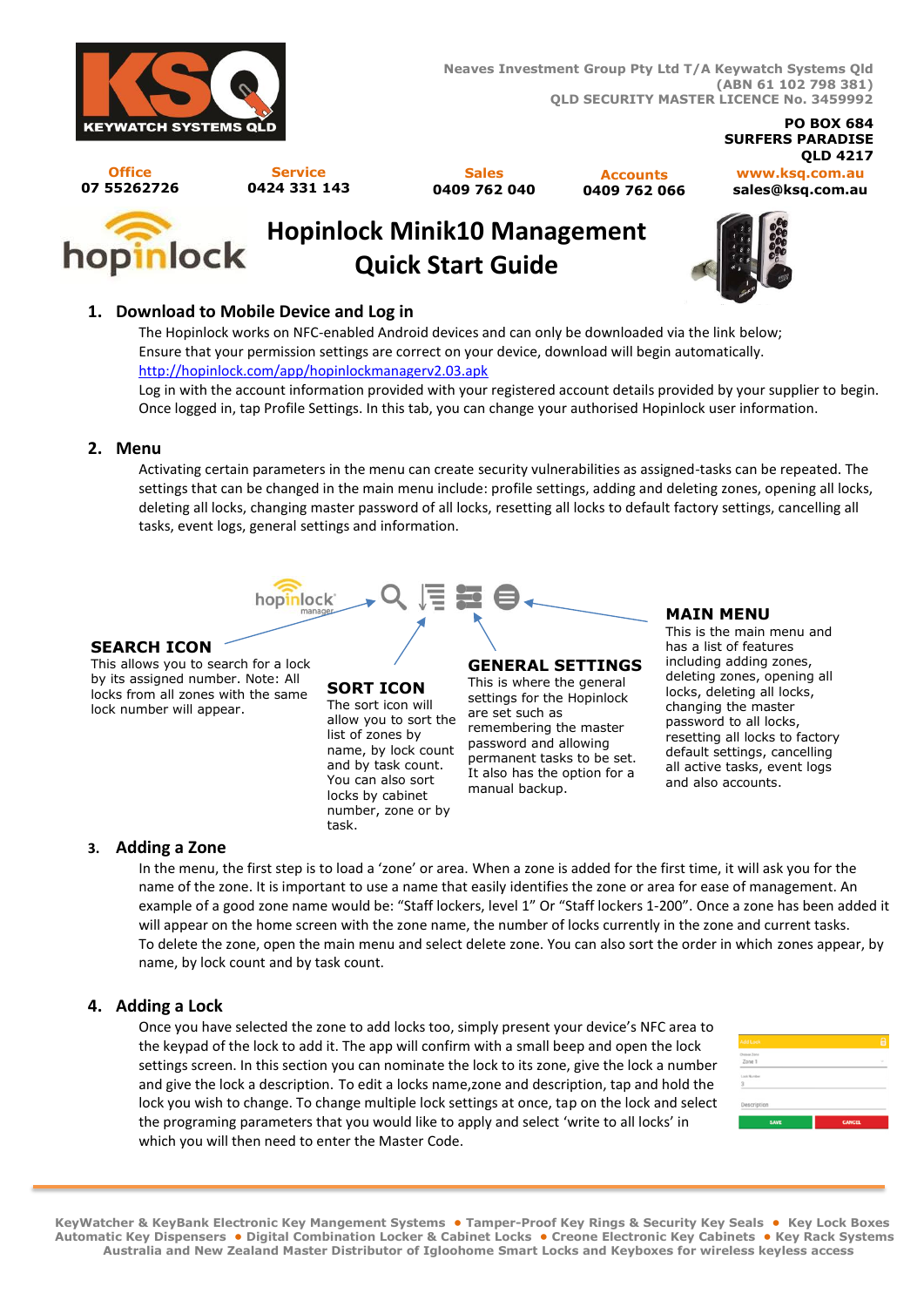

**Neaves Investment Group Pty Ltd T/A Keywatch Systems Qld (ABN 61 102 798 381) QLD SECURITY MASTER LICENCE No. 3459992** 

**Office 07 55262726**

**Service 0424 331 143**

**Sales 0409 762 040**

**Accounts 0409 762 066**

**www.ksq.com.au sales@ksq.com.au QLD 4217**

**SURFERS PARADISE** 

**PO BOX 684**

#### **GENERAL SETTINGS**

Master Password - In the general setting tab it allows you to select whether the master password is remembered and won't be required for future tasks or changes in settings. **WARNING -**This means that if selected, anyone with access to the device can also make changes to the lock settings.

Event Logs – All event logs can be accessed through the menu by clicking the event logs button.



**KeyWatcher & KeyBank Electronic Key Mangement Systems • Tamper-Proof Key Rings & Security Key Seals • Key Lock Boxes Automatic Key Dispensers • Digital Combination Locker & Cabinet Locks • Creone Electronic Key Cabinets • Key Rack Systems Australia and New Zealand Master Distributor of Igloohome Smart Locks and Keyboxes for wireless keyless access**